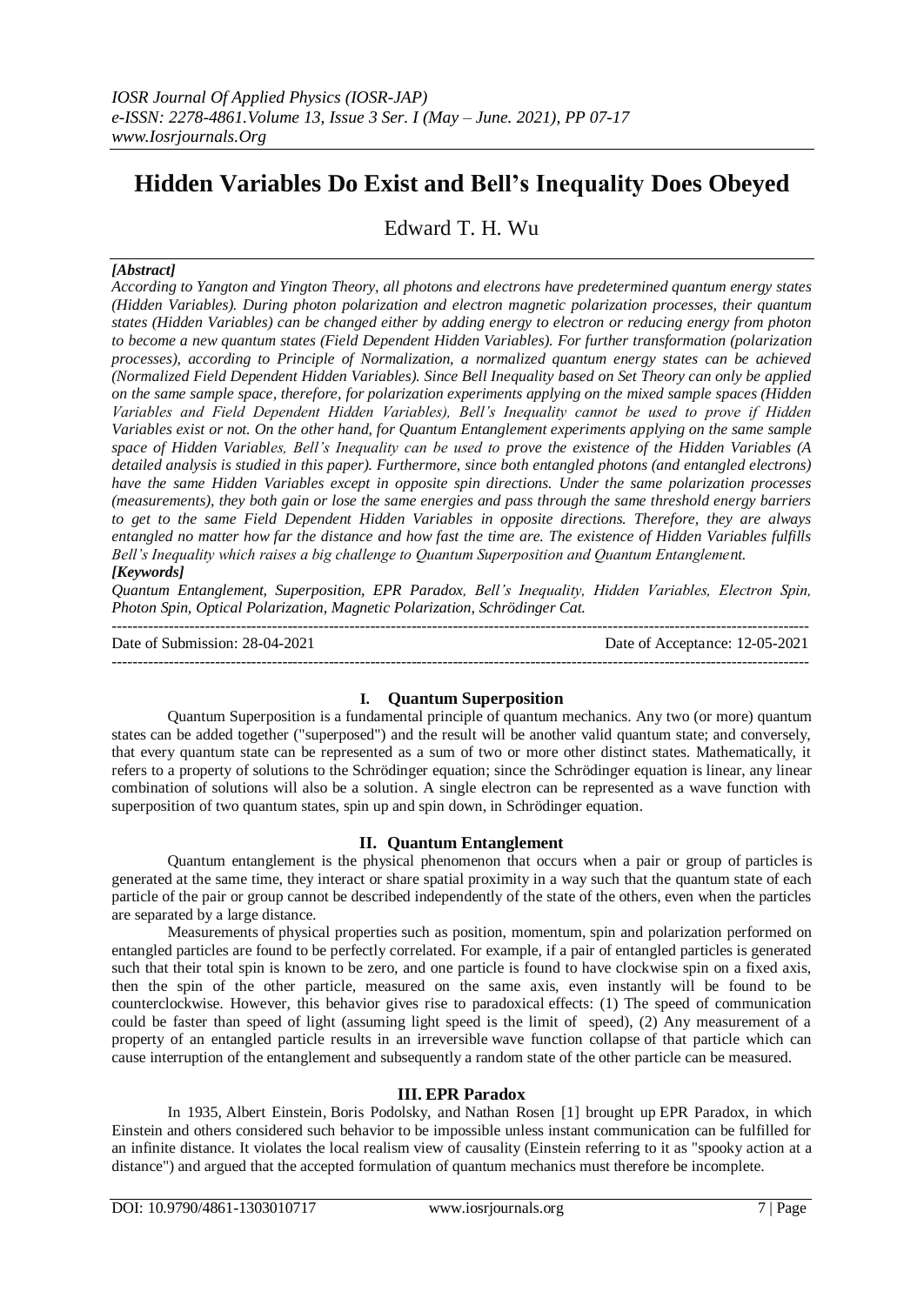Furthermore, a measurement made on either of the particles apparently collapses the state of the entire entangled system instantaneously before any information about the measurement result could have been communicated to the other particle. According to quantum theory, the outcome of the measurement of the other part of the entangled pair must be taken to be random, with each possibility having a probability of 50%. However, if both spins are measured along the same axis, they are found always to be anti-correlated.

#### **IV. Hidden Variables**

Despite the impossible solution that the communication between two particles can be so fast even more than light speed, Einstein proposed a possible resolution to the paradox is to assume that quantum theory is incomplete, and the result of measurements depends on predetermined "Hidden Variables" [2]. The state of the particles being measured contains some [hidden variables,](https://en.wikipedia.org/wiki/Hidden-variable_theory) whose values effectively determine, right from the moment of separation, what the outcomes of the spin measurements are going to be. This would mean that each particle carries all the required information with it and nothing needs to be transmitted from one particle to the other at the time of measurement. Einstein and others originally believed this was the only way out of the paradox, and the accepted quantum mechanical description with a random measurement outcome must be incomplete.

The weak point in EPR's argument was not discovered until 1964, when [John Stewart Bell](https://en.wikipedia.org/wiki/John_Stewart_Bell) proved by his inequality that the Hidden Variables interpretation hoped for by EPR, was mathematically inconsistent with the reality.

When measurements are made on a large number of pairs of entangled particles, statistically, if the hidden variables view were correct, then the results would always satisfy [Bell's Inequality](https://en.wikipedia.org/wiki/Bell%27s_inequality) [3]. Since a [number](https://en.wikipedia.org/wiki/Bell_test_experiments)  [of experiments](https://en.wikipedia.org/wiki/Bell_test_experiments) have shown in practice that Bell's Inequality is not satisfied, therefore it is believed that hidden variables are not true and quantum mechanics is surely based on Superposition and Complementarity.

## **V. Bell's Inequality**

Bell's Inequality is a mathematical theory based on Set Theory (Fig. 1) [4]. Bell's Inequality is true only if all the elements are in the same sample space and have predetermined variables. In case of photon polarization, when a light beam passing through three polarizers with polarization angles  $A = 0^\circ$ ,  $B = 22.5^\circ$  and  $C = 45^\circ$ , the intensity of the transmitted light can be shown in Table 1 [4]. Where "Real Transmission" is the actual measurement results and "Bell Transmission" is the theoretical results based on Bell's Inequality. Because the actual measurement results of Real Transmission are different from that of Bell Transmission, therefore, It is claimed that Hidden Variables doesn't exist and it cannot be the solution of EPR Paradox. In other words, quantum theories such as Superposition Theory and Complemantarity Principle must be true.

Bell's Inequality sounds great, but a necessary (must) condition of Bell's Inequality is missing, that is "In Set Theory, which is the basis of Bell's Inequality, all elements in the sample space must stay unchanged (keeping the same sample space) no matter the distribution and future transformation of the elements". In polarization experiments, energy is first added to electrons or reduced from photons during the polarization processes, then further normalized in the subsequent polarization processes. In other words, the elements (photons and electrons) used in the calculation of Bell's Inequality are taken from mixed sample spaces instead from the same sample space. Therefore, all efforts in polarization experiments using simulated Bell's Inequality to prove that Hidden Variables doesn't exist are in vain. As to the quantum entanglement experiments, because all the elements are taken from the same sample space, Bell's Inequality should be hold and the existence of Hidden Variables can be proven. But, in reality, because of the inaccurate analysis, a number of false results were reported which have caused a lot of misunderstandings and confusions.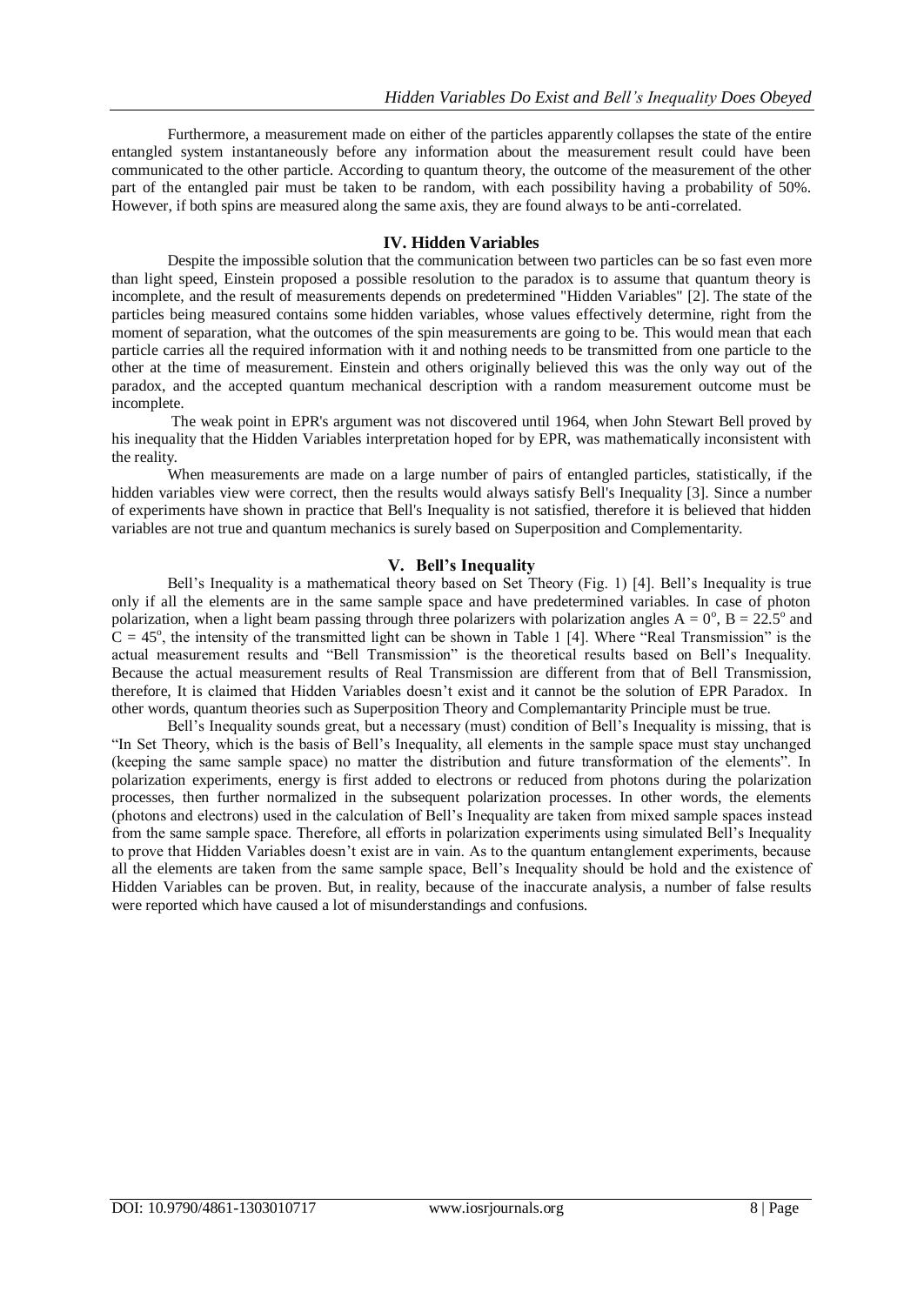

Fig. 1 Bell's Inequality Diagram  $-$  The distribution of elements in three domains (sets). All elements must stay unchanged no matter of distribution.

## **VI. Field Dependent Hidden Variables**

According to the models of photon and electron based on Yangton and Yington Theory, all photons and electrons should have their predetermined quantum energy states (Hidden Variables) [5] [6]. Through polarization process either by optical polarize lens for photon or magnetic field for electron, subject to the polarization strength based on the polarization angle, an energy barrier (for photon) [5] or a threshold energy (for electron) [6] are established.

In case of optical polarization, for those photons which have higher energy than the energy barrier (established by the polarization angle) will pass through the polarizer and keep the same polarization direction as the polarizer, or otherwise, they will be blocked by the polarizer.

In case of magnetic polarization, for those electrons which have initial energy higher than the threshold energy (established by the polarization angle) will gain the polarization energy (provided by magnetic field) to overcome the energy barrier and flip of to the opposite spin direction, or otherwise, they will maintain the original spin status in the new polarization direction.

The original quantum energy states (Hidden Variables) generated by polarizer A forms the "Same Sample Space" (Hidden Variables Sample Space) for the next polarization processes (such as those carried out by polarizer B or polarizer C). After the next polarization process, the new quantum energy states is is generated which is called "Field Dependent Hidden Variables" [7] forms the "Same Sample Space" (Field Dependent Hidden Variables Sample Space) for further normalization polarization processes.

Field Dependent Hidden Variables" are determined by the original quantum energy states (Hidden Variables) and polarization field (polarization angles). Because all photons (and electrons) in different quantum energy states have equal opportunity to be emitted from the light (electron) sources, the probability to find the photons either pass through or block out by the polarizer , or the electrons either spin up or spin down by the magnetic polarizer, is also dependent on the polarization fields (polarization angles) of the polarization processes (measurements).

# **VII. Principle of Normalization**

In optical polarization (for photon) and magnetic polarization (for electron) processes, before transformations, both photons and electrons have their fixed quantum energy states (Hidden Variables). After transformations by adding energy to electrons and reducing energy to photons, they are regenerated with Field Dependent Hidden Variables (the new quantum energy states in the new polarization directions). For subsequent transformations, both photons and electrons repeat the same distribution patterns while under the same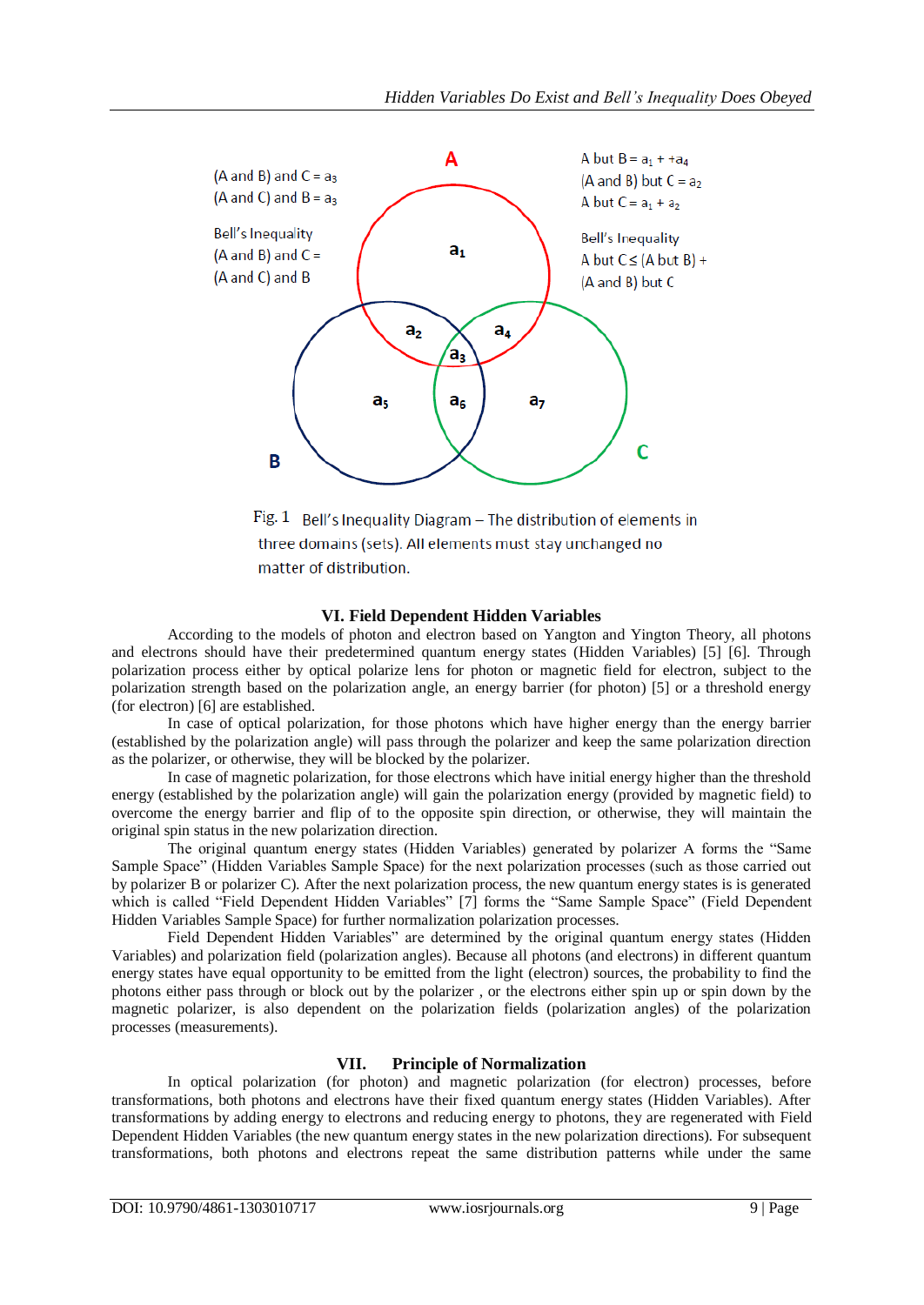polarization strength (angle) as the previous transformations. This phenomenon is named "Principle of Normalization" [7].

For example, as shown in Table 1, the real transformation always obeys Principle of Normalization. The ratio of photons passing through B polarizer  $(22.5^{\circ}$  from A polarizer) noted as "A and B" is 85%, and the ratio of these photons passing through another C polarizer  $(22.5^{\circ}$  from B polarizer and 45° from A polarizer) noted as "(A and B) and C" is 72.25% (because  $85\%$  x  $85\% = 72.25\%$ ). It is bigger than the ratio of photons passing only through C polarizer noted as "A and C" which is 50%. It is also different from the ratio of photons passing through C polarizer then B polarizer noted as "(A and C) and B" which based on Principle of Normalization is 42.5% (because 50% x  $85% = 42.5%$ ).

Table 1 The Real Transmission and Bell Transmission of three polarizers with

polarization angels  $A = 0^\circ$ ,  $B = 22.5^\circ$ ,  $C = 45^\circ$ .

| Polarizer                                               | <b>Real Transmission</b> | <b>Bell Transmission</b> |
|---------------------------------------------------------|--------------------------|--------------------------|
| A                                                       | 100%                     | 100%                     |
| A and B                                                 | 85%                      | 75%                      |
| A but B                                                 | 15%                      | 25%                      |
| (A and B) and C                                         | 72.25%                   | 50%                      |
| (A and B) but C                                         | 12.75%                   | 25%                      |
| $(A but B) + ((A and B) but C)$                         | 27.75%                   | 50%                      |
| A and C                                                 | 50%                      | 50%                      |
| A but C                                                 | 50%                      | 50%                      |
| (A and C) and B                                         | 42.5%                    | 50%                      |
|                                                         |                          |                          |
| <b>Bell's Inequality</b>                                | $50\% > 27.75\%$         | $50\% \le 50\%$          |
| $(A but C) \leq (A but B) + ((A and B) but C)$          |                          |                          |
|                                                         |                          |                          |
| <b>Bell's Inequality</b>                                | $72.25\% \neq 42.5\%$    | $50\% = 50\%$            |
| $(A \text{ and } B)$ and $C = (A \text{ and } C)$ and B |                          |                          |
| <b>Remarks</b>                                          | Doesn't meet Bell's      | Meets Bell's             |
|                                                         | Inequality               | Inequality               |

# **VIII. Bell's Inequality Experiments**

How to prove the existence of Hidden Variables is a big challenge. The models of photon and electron based on Yangton and Yington Theory are only assumptions. They are too small to be directly observed and measured. However, based on Set Theory, in the same sample space, all photons and electrons with Hidden Variables such as quantum energy states can be used to form Sets, and all Sets should obey Bell's Inequalities. Therefore, if any Set of photons and electrons that doesn't satisfy Bell's Inequality, then it is proven that photon and electron don't have Hidden Variables. Because of this reason, a variety of experiments were carried out by different groups of scientists, trying to prove that there is no predetermined variables (Hidden Variables) in photon and electron, such that Quantum Superposition is correct and Einstein's EPR Paradox is wrong. Those experiments can be classified into two categories: polarization experiments and quantum entanglement experiments.

# **IX. Polarization Experiments (Mixed Sample Spaces)**

In both photon polarization and electron magnetic polarization experiments, all photons and electrons emitted from the coherent source are polarized with their quantum energy states (Hidden Variables) in the polarization direction. During the polarization processes, they can be transformed to a new field dependent quantum energy states (Field Dependent Hidden Variables) in the new polarization directions either by adding energy to electrons or reducing energy from photons. A subsequent polarization process based on Principle of Normalization can convert further Field Dependent Hidden Variables to Normalized Field Dependent Hidden Variables (normalized quantum energy states). In other words, all elements (photons and electrons with their quantum energy states) after transformation are in a new sample space, which are no longer the same elements and sample space before transformation. Because all the elements (photons and electrons) in real transformation (Table 1) are taken from mixed sample spaces in calculation of simulated Bell's Inequality. Since Bell's Inequality is based on Set Theory which can only apply to the same sample space, therefore, simulated Bell's Inequality obtained from mixed sample spaces cannot be used to prove if Hidden Variables exist or not.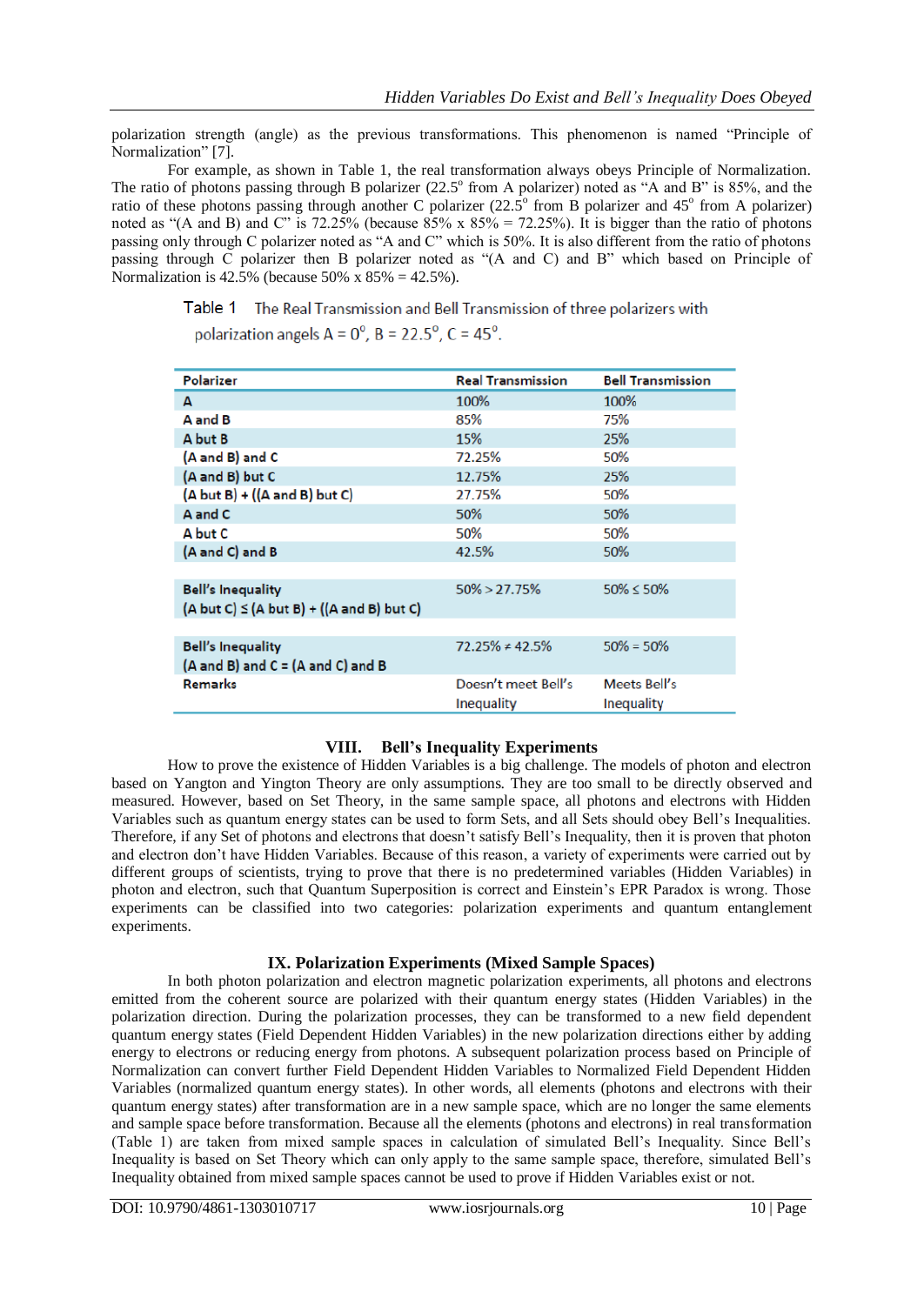For example, in Table 1, "(A and B) and C" and "(A and C) and B" are in different Field Dependent Hidden Variables spaces transformed from the same sample space containing Hidden Variables "A and B" and "A and C". Since Bell's Inequality is based on Set Theory which can only be applied on the same sample space. In other words, all elements used in Bell's Inequality must come from the same sample space, therefore, simulated Bell's Inequality such as  $(A \cap B) \cap 'C' > (A \cap C) \cap 'B"$  applying on mixed sample spaces (the sample space of (A∩B)∩'C' is Field Dependent Hidden Variables generated by polarizer B and the sample space of (A∩C)∩"B" is Field Dependent Hidden Variables generated by polarizer C) cannot be used to prove if Hidden Variables exist or not.

A comparison between Bell's Inequality of the same sample space of Hidden Variables and simulated Bell's Inequality of the mixed sample spaces of Hidden Variables and Field Dependent Hidden Variables can be shown as follows:

For the same sample space of Field Dependent Hidden Variables, Bell's Inequality based on Set Theory can be formulated as follows (Fig. 1) (Table 1):

 $(A \cap B) \cap C = (A \cap C) \cap B$ 

 $(A \cap C) \leq (A \cap B) + (A \cap B) \cap C$ 

(A∩B)∩C ≤ A∩C

Where ∩ is "AND Operation" in Set Theory based on the same sample space. All elements (photons and electrons) stay unchanged (maintain the same Hidden Variables) during AND operations.

However, in optical polarization (for photon) and magnetic polarization (for electron), with mixed sample spaces based on Principle of Normalization, simulated Bell's Inequality can be obtained as follows:

 $(A \cap B) \cap C' > (A \cap C) \cap B''$  $(A \cap C)$  >  $(A \cap B)$  +  $(A \cap B)$  $\cap$   $\lnot$  C'

 $(A \cap B) \cap C' > A \cap C$ 

Where ∩ is "AND Transformation", ∩' and ∩" are "Normalized AND Transformations". (A∩B), (A∩-B), (A∩C) and (A∩-C) have the same sample space of the original Hidden Variables. The sample space of (A∩B)∩'C' is Field Dependent Hidden Variables generated by polarizer B (Fig. 2) and the sample space of (A∩C)∩"B" is Field Dependent Hidden Variables generated by polarizer C.



Fig. 2 The effects of different sample spaces on Bell's Inequality in photon polarization experiments. (AnC) < (AnB)nC is due to the mixed sample spaces Hidden Variables and Field Dependent Hidden Variables.

It is obvious that different sample spaces give different sets, so that (A∩B)∩'C' is bigger in sample space of Field Dependent Hidden Variables than A∩C in sample space of Hidden Variables (Fig. 2). Therefore the results of simulated Bell's Inequalities obtained from the mixed sample spaces are different compared to that of the Bell's Inequality obtained from the same sample space. As a result, the claim "There are no Hidden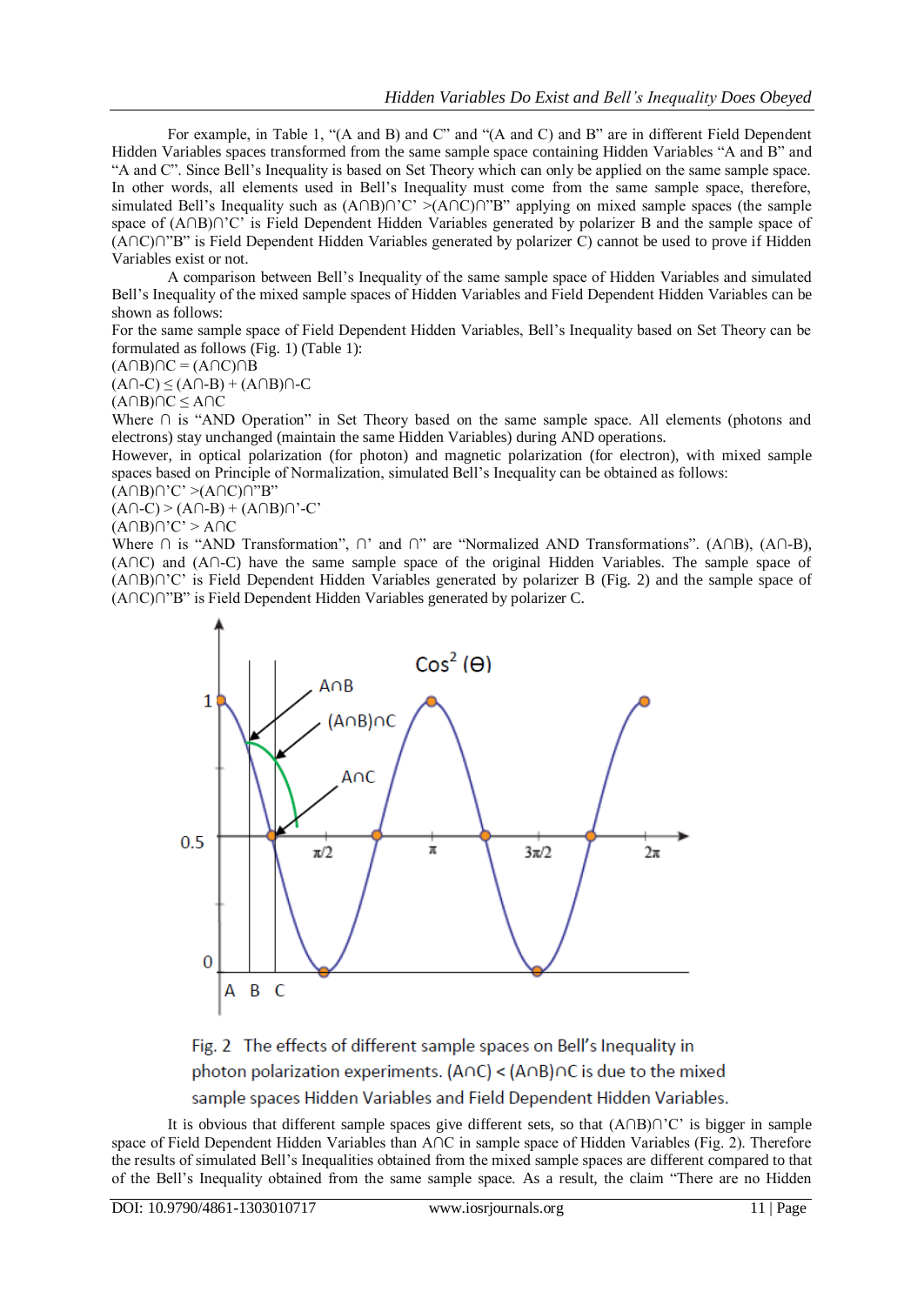Variables in photons and electrons" based on the results obtained from simulated Bell's Inequality in mixed sample spaces is inconclusive.

## **X. Quantum Entanglement Experiments (Same Sample Space)**

According to Set Theory, in the same sample space, all elements with hidden variables should fulfill Bell's Inequality. Therefore, the whole purpose of those Quantum Entanglement Experiments is trying to find one exception which doesn't meet Bell's Inequality so as to prove that Hidden Variables do not exist in entagled electrons and phtons.

In Quantum Entanglement Experiments, all elements (entangled electrons with Hidden Variables ) are coming from the same sample space (space of Hidden Variables) generated by an electron source. The polarizers are used to form sets with electron positioning either inside the set (spin up) or outside the set (spin down). Since all these sets are formed by the elements (electrons) from the same sample space of Hidden Variables (light source), therefore Bell's Inequality should always hold for these sets and the existence of Hidden Variables can be proved. But, in reality, because of the inaccurate analysis, a number of false results are reported which have caused a lot of misunderstandings and confusions.

In Electron Entanglement Experiments, a pair of entangled electrons is generated from an electron source and is emitted separately to the electron spin detectors in Alice's and Bob's laboratories. Three magnetic polarizers with polarization angles 120<sup>°</sup> apart from each other (P<sub>1</sub>= $\Phi$ , P<sub>2</sub>= $\Phi$ +120<sup>°</sup> and P<sub>3</sub>= $\Phi$ +240<sup>°</sup>, where  $\Phi$  is the angle between the original electron e and  $P_1$  polarizer at Alice's laboratory) are used for detection and each time a magnetic polarizer is randomly chosen by Alice and Bob respectively for measurements.

There are two different types of electron sources, coherent and random. Also there are two different sets of polarizers, Alice and Bob can use the same set  $(P_1= \Phi, P_2= \Phi+120^\circ, P_3= \Phi+240^\circ)$ , or Bob can use the opposite set  $(P_1 = \Phi + 180^\circ, P_2 = \Phi + 300^\circ, P_3 = \Phi + 60^\circ)$ .

## 1. Coherent Electron Source

Because the possibility to find the same spin as that of the original electron passing through a magnetic polarizer at angle  $\Theta$  is  $\cos^2(\Theta/2)$  (Fig. 3) [6], where  $\Theta$  is the angle between the magnetic polarization directions of the original electron and the magnetic polarizer. Therefore, the total possibilities P (Φ ) to find the same spin as the original electron from a coherent electron source passing through either one of the three polarizers ( $\Phi$ ,  $\Phi$ +120°,  $\Phi + 240^\circ$ ) (Fig. 3) can be calculated as follows:

 $P(\Phi) = [Cos^2(\Phi/2) + Cos^2(\Phi/2 + 120^{\circ}/2) + Cos^2(\Phi/2 + 240^{\circ}/2)]/3$ 

Because

Cos ( $\Theta$ + $\Phi$ ) = Cos  $\Theta$  Cos  $\Phi$  – Sin  $\Theta$  Sin  $\Phi$ 

Therefore,

$$
P(\Phi) = 50\%
$$

As a result, with coherent electron source, the possibility to find same spin as the original electron passing through either one of the three magnetic polarizers  $(\Phi, \Phi+120^\circ, \Phi+240^\circ)$  is always 50%.

## 2. Random Electron Source

The possibility to find the same spin as the original electron passing through either one of the above three magnetic polarizers ( $\Phi$ ,  $\Phi$ +120°,  $\Phi$ +240°) from a random electron source is the average of the integration of P( $\Phi$ ) from 0 to  $2\pi$ ,

 $P = 1/2\pi \int 1/3 [Cos^2(\Phi/2) + Cos^2(\Phi/2 + 120^{\circ}/2) + Cos^2(\Phi/2 + 240^{\circ}/2)] d\Phi$ 

## $P = 50%$

As a result, with random electron source, the possibility to find electrons with the same spin as the original electron passing through either one of the three magnetic polarizers  $(\Phi, \Phi+120^\circ, \Phi+240^\circ)$  is also 50%.

## 3. Opposite Polarizers

Furthermore, the entangled electron goes to Alice's laboratory is spin up and measured randomly by either one of the three magnetic polarizers  $(\Phi, \Phi + 120^{\circ})$  and  $\Phi + 240^{\circ}$ ), and the other entangled electron goes to Bob's laboratory must be spin down and is measured randomly by either one of the opposite set of three magnetic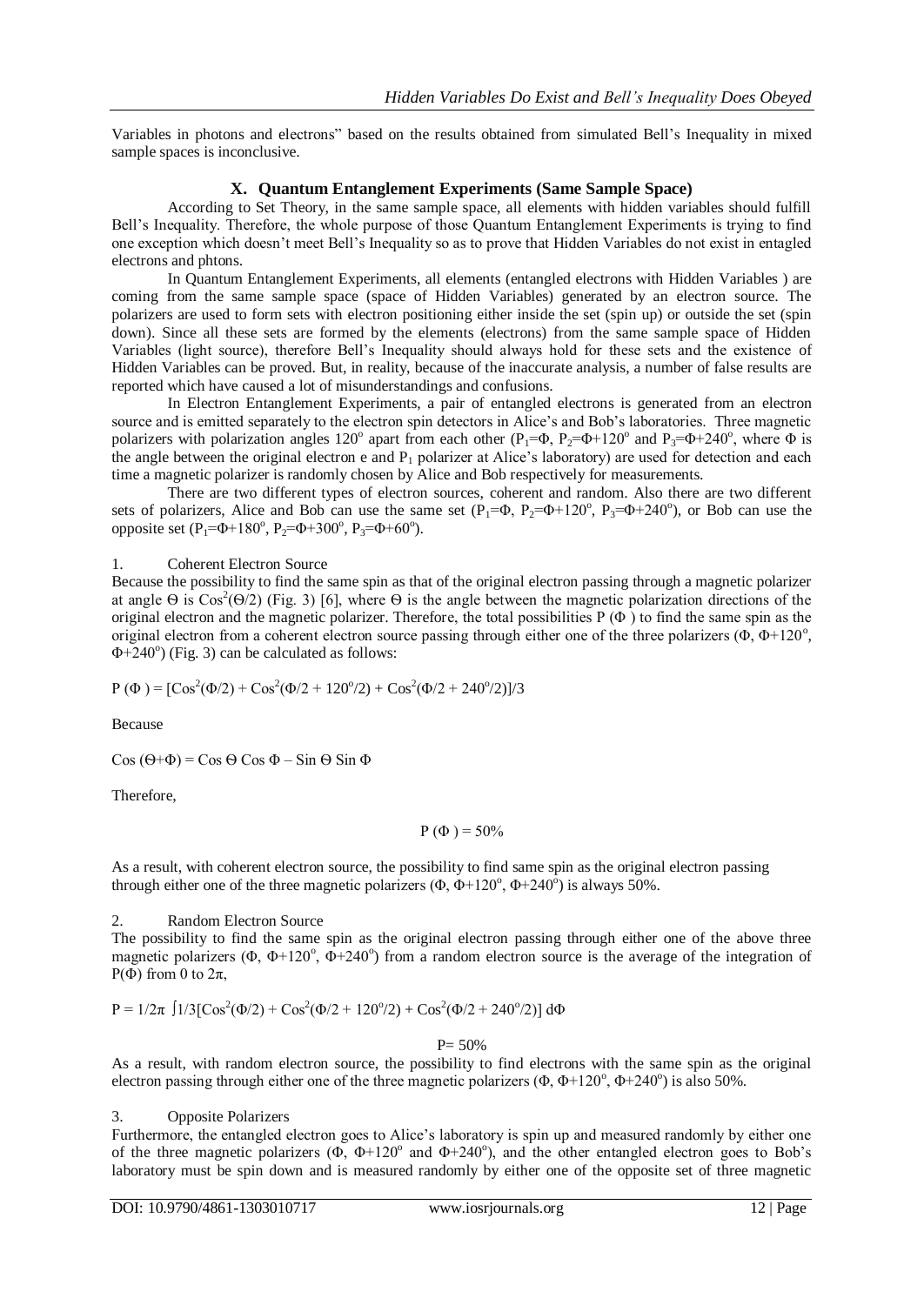polarizers ( $\Phi$ +180°,  $\Phi$ +300°,  $\Phi$ +60°). For both coherent source and random electron sources, the possibility that Bob will find spin down electrons is 50% (spin up electrons also 50%). As a result, the total possibility that Alice and Bob will find the same spins (both spin up) is 50%. Also, the total possibility to find the opposite spins (Alice spin up and Bob spin down) is again 50%.

## 4. Same Polarizers

Assuming Bob using the same set of magnetic polarizers as Alice, then two cases are studied here: Case A (Φ = 0°), where the polarization direction of the original entangled electron "e" coming to Alice's laboratory is the same as  $P_1$  magnetic polarizer; and Case B ( $\Phi$  = 180°), where the polarization direction of the original entangled electron "e" coming to Alice's laboratory is opposite to  $P_1$  magnetic polarizer.

a. Case A (
$$
\Phi = 0^{\circ}
$$
)

In case the polarization direction of  $P_1$  magnetic polarizer is the same ( $\Phi = 0^\circ$ ) as the original electron "e" coming to Alice's laboratory, then Fig. 3 shows the possibilities of finding spin up electrons with either of the three magnetic polarizers in Alice's laboratory (the original electron "e" is spin up) and the possibility of finding spin down electrons in Bob's laboratory (because of the entanglement, the original electron "e" coming to Bob's laboratory is spin down). Where  $P_1$ ,  $P_2$  and  $P_3$  are the three magnetic polarizers having angles  $0^\circ$ , 120<sup>o</sup> and 240° apart from the polarization direction of "e" in Alice laboratory, and 180°, 300° and 60° apart from "e" in Bob's laboratory.



Fig. 2 The possibilities of spin up for Alice's and spin down for Bob's laboratories.

Table 2 shows the possibilities of finding opposite spins with different combinations of magnetic polarizers ( $P_xP_y$ ) between Alice's and Bob's laboratories. Where  $P_y$  is the possibility of finding spin up in Alice's laboratory and spin down in Bob's laboratory, and  $P<sub>D</sub>$  is the possibility of finding spin down in Alice's laboratory and spin up in Bob's laboratory.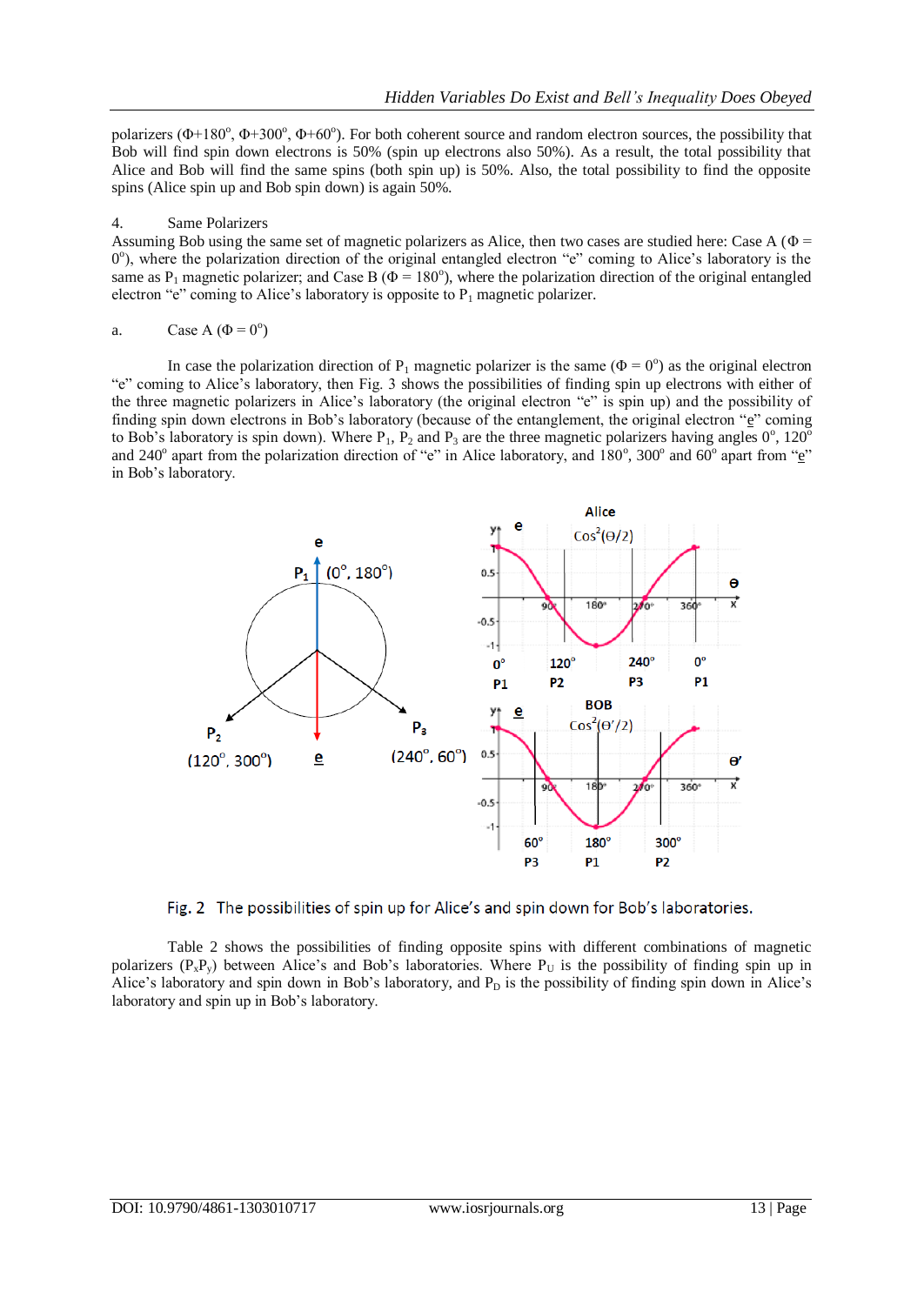Table 2. The possibilities of opposite spins observed by Alice and Bob at  $\Phi = 0^{\circ}$ . (Where  $\Phi$  is the angle between the original electron (spin up) and  $P_1$  polarizer at Alice's laboratory)

| Polarizers | Alice $e \uparrow$                   | Bob $e\sqrt{}$          | ${\sf P}_{\sf U}$ | Alice $e \downarrow$      | Bob $\underline{e}\uparrow$ | $P_D$ | $P_U + P_D$ |
|------------|--------------------------------------|-------------------------|-------------------|---------------------------|-----------------------------|-------|-------------|
| $P_1P_1$   | Cos <sup>2</sup> (0 <sup>o</sup> /2) | $Cos^2(180^{\circ}/2)$  | 0                 | 1- $Cos^2(0^{\circ}/2)$   | $1-Cos2(180°/2)$            | 0     | $\bf{0}$    |
| $P_1P_2$   | Cos <sup>2</sup> (0 <sup>o</sup> /2) | $Cos^2(300^{\circ}/2)$  | 3/4               | 1- $\cos^2(0^{\circ}/2)$  | $1-Cos2(300°/2)$            | 0     | 3/4         |
| $P_1P_3$   | $Cos^2(0^{\circ}/2)$                 | $\cos^2(60^\circ/2)$    | 3/4               | 1- $\cos^2(0^{\circ}/2)$  | $1-Cos2(60°/2)$             | 0     | 3/4         |
| $P_2P_1$   | $Cos^2(120^{\circ}/2)$               | $\cos^2(180^\circ/2)$   | $\Omega$          | $1 - \cos^2(120^\circ/2)$ | $1-Cos2(180°/2)$            | 3/4   | 3/4         |
| $P_2P_2$   | $Cos^2(120^{\circ}/2)$               | $Cos^2(300^{\circ}/2)$  | 3/16              | $1 - \cos^2(120^\circ/2)$ | $1-Cos2(300°/2)$            | 3/16  | 6/16        |
| $P_2P_3$   | $Cos^2(120^{\circ}/2)$               | $Cos^2(60^{\circ}/2)$   | 3/16              | 1- $Cos^2(120^{\circ}/2)$ | $1-Cos2(60°/2)$             | 3/16  | 6/16        |
| $P_3P_1$   | $Cos^2(240^{\circ}/2)$               | $\cos^2(180^\circ/2)$   | $\Omega$          | $1 - \cos^2(240^\circ/2)$ | $1-Cos2(180°/2)$            | 3/4   | 3/4         |
| $P_3P_2$   | $Cos^2(240^{\circ}/2)$               | $\cos^2(300^{\circ}/2)$ | 3/16              | 1- $\cos^2(240^\circ/2)$  | $1-Cos2(300°/2)$            | 3/16  | 6/16        |
| $P_3P_3$   | $Cos^2(240^{\circ}/2)$               | $Cos^2(60^{\circ}/2)$   | 3/16              | $1 - \cos^2(240^\circ/2)$ | $1-Cos2(60°/2)$             | 3/16  | 6/16        |

For example, with  $P_2P_3$  combination (Alice uses  $P_2$  magnetic polarizer and Bob uses  $P_3$  magnetic polarizer),

 $P_U = Cos^2(120^{\circ}/2) Cos^2(60^{\circ}/2) = (1/2)^2 (3^{1/2}/2)^2 = 3/16$  $P_D = [1 - \cos^2(120^\circ/2)] [1 - \cos^2(60^\circ/2) = (3/4) (1/4) = 3/16$  $P_{U} + P_{D} = 6/16$ 

Therefore, the total possibility P of finding opposite spins between Alice and Bob can be calculated as follows:

 $P = 1/9 \Sigma (P_{\text{U}} + P_{\text{D}})$ 

 $P = 50%$ 

As a result, in case the polarization direction of the original electron coming to Alice's laboratory is the same as  $P_1$  magnetic polarizer ( $\Phi = 0^\circ$ ), then the total possibility of finding opposite spins between Alice and Bob is 50%, and the total possibility of finding the same spins is also 50%.

$$
b. \qquad \text{Case B } (\Phi = 180^{\circ})
$$

In case the polarization direction of  $P_1$  magnetic polarizer is opposite ( $\Phi = 180^\circ$ ) to the original electron "e" coming to Alice's laboratory, then Fig. 4 shows the possibilities of finding spin up electrons in Alice's laboratory (the original electron "e" is spin up) and the possibility of finding spin down electrons in Bob's laboratory (because of the entanglement, the original electron " $\underline{e}$ " coming to Bob's laboratory is spin down). Where  $P_1$ ,  $P_2$  and  $P_3$  are the three polarizers with angles 180°, 300° and 60° apart from "e" in Alice's laboratory, and  $0^\circ$ , 120 $^\circ$  and 240 $^\circ$  apart from " $\underline{e}$ " in Bob's laboratory.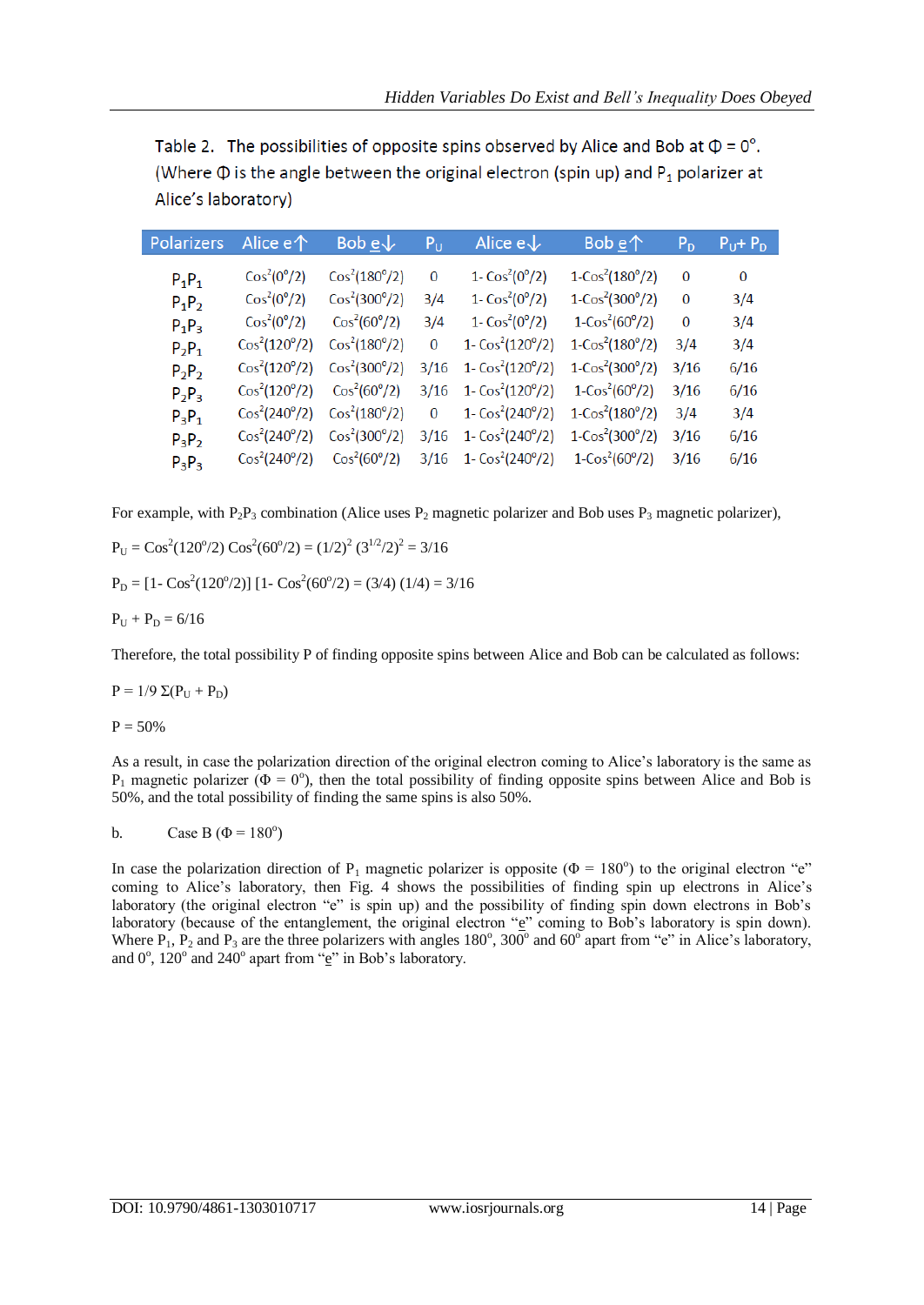

Fig. 3 The possibilities of spin up at Alice's and spin down at Bob's laboratories (at  $\Phi$  = 180°,  $\Phi$  is the angle between the original electron e (spin up) and P<sub>1</sub> at Alice's laboratory).

Table 3 shows the possibilities of finding opposite spins with different combinations of magnetic polarizers  $(P_xP_y)$  between Alice's and Bob's laboratories. Where  $P_y$  is the possibility of finding spin up in Alice's laboratory and spin down in Bob's laboratory, and  $P_D$  is the possibility of finding spin down in Alice's laboratory and spin up in Bob's laboratory. Therefore,

 $P = 1/9 \Sigma (P_{\text{U}} + P_{\text{D}})$ 

 $P = 50%$ 

Where P is the total possibility of finding opposite spins between Alice's and Bob's laboratories.

As a result, in case the polarization direction of Alice's  $P_1$  polarizer is opposite (180°) to the original electron coming to Alice's laboratory, then again the total possibility of finding opposite spins between Alice and Bob is 50%, and the total possibility of finding the same spins is also 50%.

> Table 3. The possibilities of opposite spins observed by Alice and Bob at  $\Phi$  = 180°. (Where  $\Phi$  is the angle between the original electron (spin up) and  $P_1$ polarizer at Alice's laboratory)

| <b>Polarizers</b> | Alice $e \, \uparrow$   | Bob $\underline{e}\downarrow$ | Pu       | Alice $e \downarrow$      | Bob $e^{\wedge}$         | $\mathsf{P}_\mathsf{D}$ | $P_U + P_D$    |
|-------------------|-------------------------|-------------------------------|----------|---------------------------|--------------------------|-------------------------|----------------|
| $P_1P_1$          | $\cos^2(180^\circ/2)$   | $\cos^2(0^{\circ}/2)$         | $\Omega$ | $1 - \cos^2(180^\circ/2)$ | 1- $\cos^2(0^{\circ}/2)$ | $\Omega$                | $\overline{0}$ |
| $P_1P_2$          | $\cos^2(180^\circ/2)$   | $Cos^2(120^{\circ}/2)$        | $\bf{0}$ | $1 - \cos^2(180^\circ/2)$ | $1-Cos2(120o/2)$         | 3/4                     | 3/4            |
| $P_1P_3$          | $\cos^2(180^\circ/2)$   | $Cos^2(240^{\circ}/2)$        | $\Omega$ | $1 - \cos^2(180^\circ/2)$ | $1-Cos2(240°/2)$         | 3/4                     | 3/4            |
| $P_2P_1$          | $Cos^2(300^{\circ}/2)$  | Cos <sup>2</sup> (0°/2)       | 1/4      | $1 - \cos^2(300^\circ/2)$ | $1-Cos2(0o/2)$           | $\bf{0}$                | 1/4            |
| $P_2P_2$          | $\cos^2(300^{\circ}/2)$ | $Cos^2(120^{\circ}/2)$        | 1/16     | 1- $\cos^2(300^\circ/2)$  | $1-Cos2(120o/2)$         | 9/16                    | 10/16          |
| $P_2P_3$          | $Cos^2(300^{\circ}/2)$  | $Cos^2(240^{\circ}/2)$        | 1/16     | 1- $Cos^2(300^{\circ}/2)$ | $1-Cos2(240°/2)$         | 9/16                    | 10/16          |
| $P_3P_1$          | $\cos^2(60^\circ/2)$    | $Cos^2(0^{\circ}/2)$          | 1/4      | 1- $\cos^2(60^\circ/2)$   | $1-Cos2(0o/2)$           | $\bf{0}$                | 1/4            |
| $P_3P_2$          | $Cos^2(60^{\circ}/2)$   | $Cos^2(120^{\circ}/2)$        | 1/16     | 1- $\cos^2(60^\circ/2)$   | $1-Cos2(120°/2)$         | 9/16                    | 10/16          |
| $P_3P_3$          | $Cos^2(60^{\circ}/2)$   | $Cos^2(240^{\circ}/2)$        | 1/16     | $1 - \cos^2(60^\circ/2)$  | $1-Cos2(240°/2)$         | 9/16                    | 10/16          |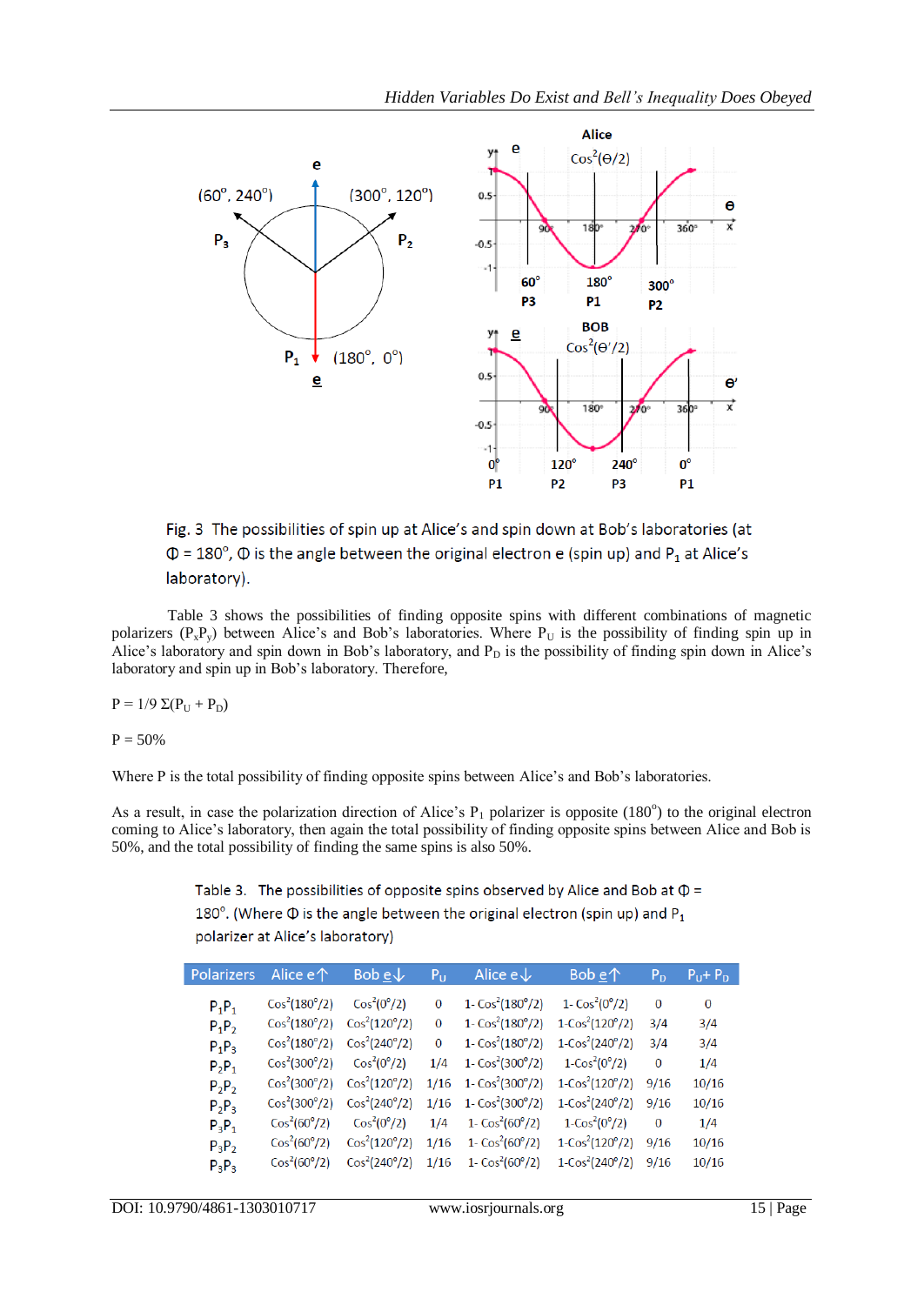Most Bell's Inequality experiments take 50% - 50% spin up and spin down possibilities for each photon and electron with Hidden Variables measured by each polarizer, instead of  $\cos^2(\Theta/2)$  for spin up electrons and  $\cos^2(\Theta)$  for spin up photons. It is obviously a big mistake. Therefore, the claims that "Because the experimental results don't fulfill Bell's Inequality, therefore Hidden Variables don't exist" are totally false. In fact, with correct data, all experimental results should fulfill Bell's Inequalities subject to the theoretical calculation. As a result, Hidden Variables should exist in both entangled electrons and photons. In other words, Schrodinger's Cat couldn't be both alive and dead at the same time. Also, there should be no Superposition, neither spooky behavior.

# **XI. Conflicts in Quantum Mechanics**

According to Yangton and Yington Theory, both wave and particle properties (Wave Particle Duality) can coexist in a spinning polarized particle such as a photon or electron, no matter the environment and location. In Double Slit Interference experiment [8], particle detector can be used to influence the phase angles of particle waves such that the interference patterns can be diminished or even cancelled. However, this experiment can't be used to prove the nonexistence of wave properties. Therefore, "Complementarity" meaning "both wave and particle properties cannot coexist while being observed or measured simultaneously" is not true.

In addition, for both photon and electron with their predetermined quantum energy states (Hidden Variables), energy can be added to electron or removed from photon through an interactive transformation process (optical polarization or magnetic polarization). Also subject to the threshold energy depending on the strength of the polarization (the angle of polarization), they can be moved to a new quantum energy states (Field Dependent Hidden Variables) either remaining the same spin mode if original energy state is lower than the threshold energy or flipping of to the opposite spin mode if original energy state is higher than the threshold energy. (In case of photon polarization, low energy photons are blocked out by the threshold energy – the transformation energy barrier). Also, according to Principle of Normalization, both photons and electrons can be transferred further to normalized quantum energy states (Normalized Field Dependent Hidden Variables) through further transformations.

Because different quantum energy states can be generated through polarization processes which makes different sample spaces. Also, Bell's Inequality is based on Set Theory which can only be applied on the same sample space. Therefore the simulated Bell's Inequality applying on the mixed sample spaces cannot be used to prove if Hidden Variables or Field Dependent Hidden Variables exist or not. On the other hand, for Quantum Entanglement experiments applying on the same sample space of Field Dependent Hidden Variables, Bell's Inequality can indeed prove the existence of the Hidden Variables. Therefore, Schrödinger's Cat cannot be both alive and dead at the same time."Quantum Superposition" also cannot be true.

Furthermore, in Quantum Entanglement, both entangled photons (and entangled electrons) have the same Hidden Variables except in opposite spin directions. Also under the same polarization processes (measurements), they both gain or lose the same energies and pass through the same threshold energy barriers to get to the same Field Dependent Hidden Variables. Therefore, they are always entangled no matter how far the distance and how fast the time are. Everything is predetermined, there is no mystery, no surprise and certainly no "Spooky" behavior.

Even though Quantum Mechanics has been misinterpreted by several famous scientists in the past millennium, also a serious challenge has been raised to against Superposition Theory and Complementarity Principle – the heart of Quantum Mechanics, still Quantum Mechanics is a very well established scientific theory based on the quantized properties of particles and the probability and statistic natures of multiple quantum states.

## **XII. Conclusion**

According to Yangton and Yington Theory, all photons and electrons have predetermined quantum energy states (Hidden Variables). During photon polarization and electron magnetic polarization processes, their quantum states (Hidden Variables) can be changed either by adding energy to electron or reducing energy from photon to become a new quantum states (Field Dependent Hidden Variables). For further transformation (polarization processes), according to Principle of Normalization, a normalized quantum energy states can be achieved (Normalized Field Dependent Hidden Variables). Since Bell Inequality based on Set Theory can only be applied on the same sample space, therefore, for polarization experiments applying on the mixed sample spaces (Hidden Variables and Field Dependent Hidden Variables), Bell's Inequality cannot be used to prove if Hidden Variables exist or not. On the other hand, for Quantum Entanglement experiments applying on the same sample space of Hidden Variables, Bell's Inequality can be used to prove the existence of the Hidden Variables (A detailed analysis is studied in this paper). Furthermore, since both entangled photons (and entangled electrons) have the same Hidden Variables except in opposite spin directions. Under the same polarization processes (measurements), they both gain or lose the same energies and pass through the same threshold energy